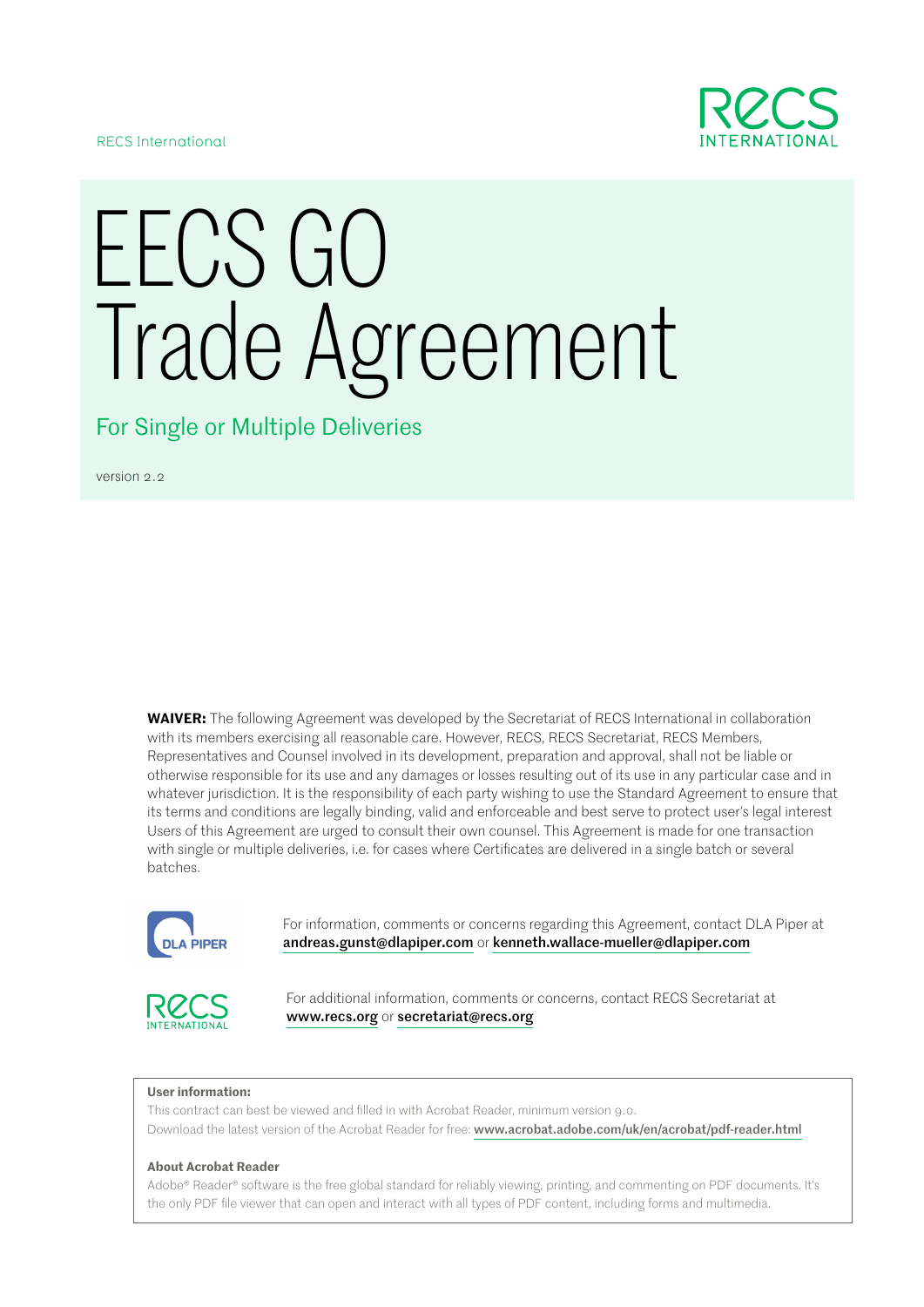

# RECS Trade Agreement for Single or Multiple Deliveries

#### **1. Subject of this Agreement and Interpretation**

- 1.1. The purpose of this Agreement dated as of *(fill in date)* (the "Effective Date") is to set out the terms and conditions for one transaction with one or multiple delivery date(s), entered into by and between the Seller and the Buyer (referred to jointly as the "Parties", and individually referred to as a "Party"), where the Seller agrees to sell and deliver and the Buyer agrees to buy and accept a Quantity of Certificates.
- 1.2. The definitions and provisions contained in the version of the Principles and Rules of Operation of the Members of the Association of Issuing Bodies for the European Energy Certificate System ("EECS Rules"), including its appendices, that are in force as of the Effective Date are incorporated into this Agreement.
- 1.3. In the event of any inconsistency between the EECS Rules and this Agreement, this Agreement will prevail.

# **2. Trade Identification**

The trade identifier in respect of this Agreement is as follows (if any):

| 3. | <b>Seller</b>         |                |
|----|-----------------------|----------------|
|    | Company               | ÷.             |
|    | Registration nr.      | ÷              |
|    |                       |                |
|    | <b>Address</b>        |                |
|    | Street                | ÷              |
|    | Postal-code           |                |
|    | Town                  | $\blacksquare$ |
|    | Country               | t              |
|    | <b>Contact person</b> |                |
|    | Name                  | ÷              |
|    | Phone                 | t              |
|    | Fax                   | t              |
|    | E-mail                | t.             |
|    | <b>Bank details</b>   |                |
|    | Bank name             | ÷.             |
|    | Bank Account No.      | ÷.             |
|    | BIC-/Swift-code       | t              |
|    | <b>IBAN</b>           | t              |
|    |                       |                |
|    | VAT Registration No.  | ÷              |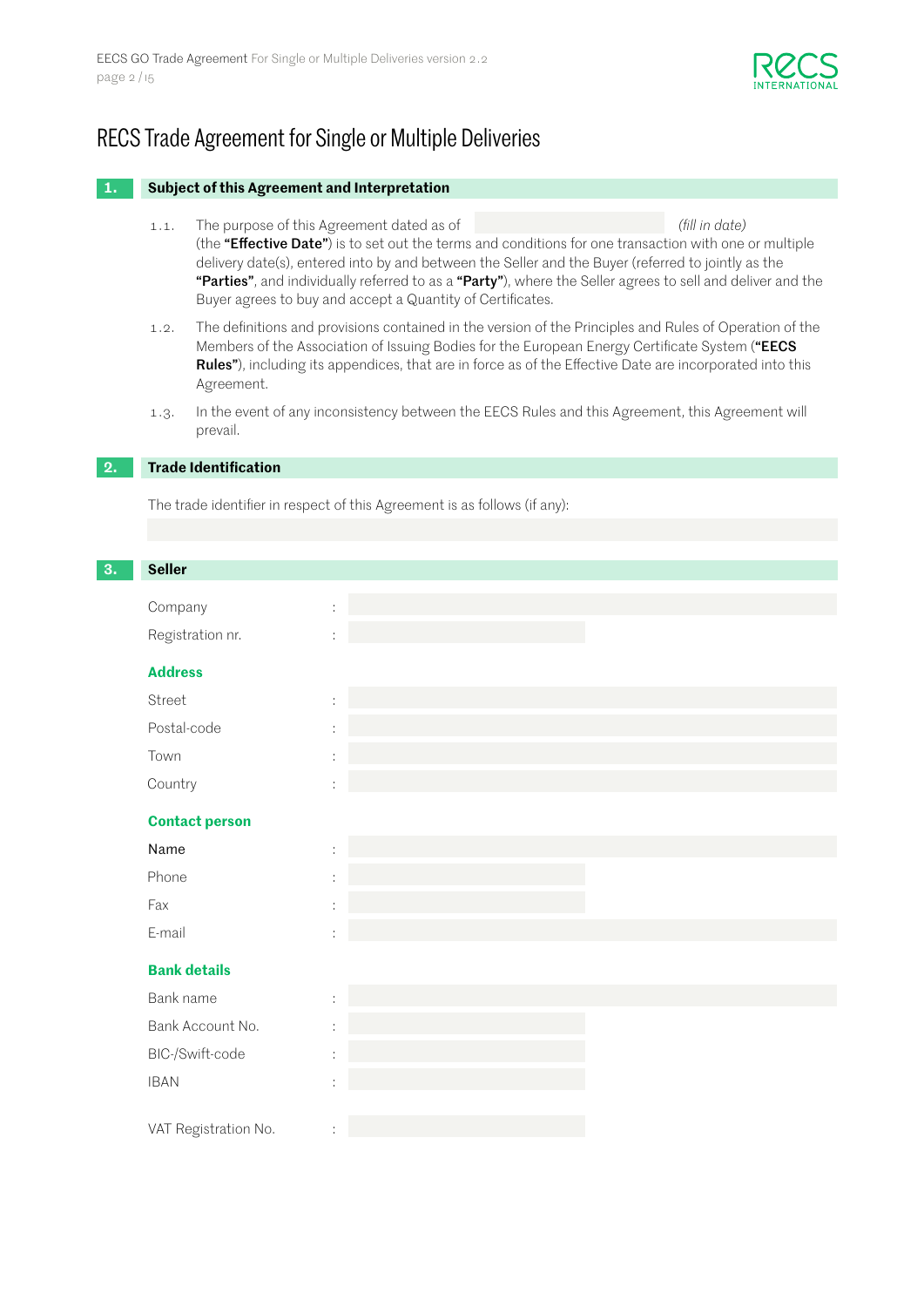

|    | <b>Registry details</b>      |  |
|----|------------------------------|--|
|    | Seller's Account No.         |  |
|    | EECS Registration Database : |  |
|    | Registry Operator            |  |
| 4. | <b>Buyer</b>                 |  |
|    | Company                      |  |
|    | Registration nr.             |  |
|    | <b>Address</b>               |  |
|    | Street                       |  |
|    | Postal-code                  |  |
|    | Town                         |  |
|    | Country                      |  |
|    | <b>Contact person</b>        |  |
|    | Name                         |  |
|    | Phone                        |  |
|    | Fax                          |  |
|    | E-mail                       |  |
|    | <b>Bank details</b>          |  |
|    | Bank name                    |  |
|    | Bank Account No.             |  |
|    | BIC-/Swift-code              |  |
|    | <b>IBAN</b>                  |  |
|    | VAT Registration No.         |  |
|    | <b>Registry details</b>      |  |
|    | Buyer's Account No.          |  |
|    | EECS Registration Database : |  |
|    | Registry Operator            |  |
|    |                              |  |

#### **5. Transaction Details**

## **5.1. Certificate Details**

Type of Certificate *(tick as appropriate)*

- an EECS GO issued under the Electricity Scheme of the EECS Rules in the Country of Production,  $\bigcirc$ and which has the meaning given to "Guarantee of Origin" under (a) Articles 2(j) and 15 of Directive 2009/28/EC; and (b) Articles 2(12) and 19 of Directive (EU) 2018/2001, as amended from time to time; or
- an EECS-Disclosure Certificate issued under the Electricity Scheme of the EECS Rules in the Domain of  $\circ$ Production,

where one  $(1)$  such certificate equals one  $(1)$  MWh ("**Certificate**").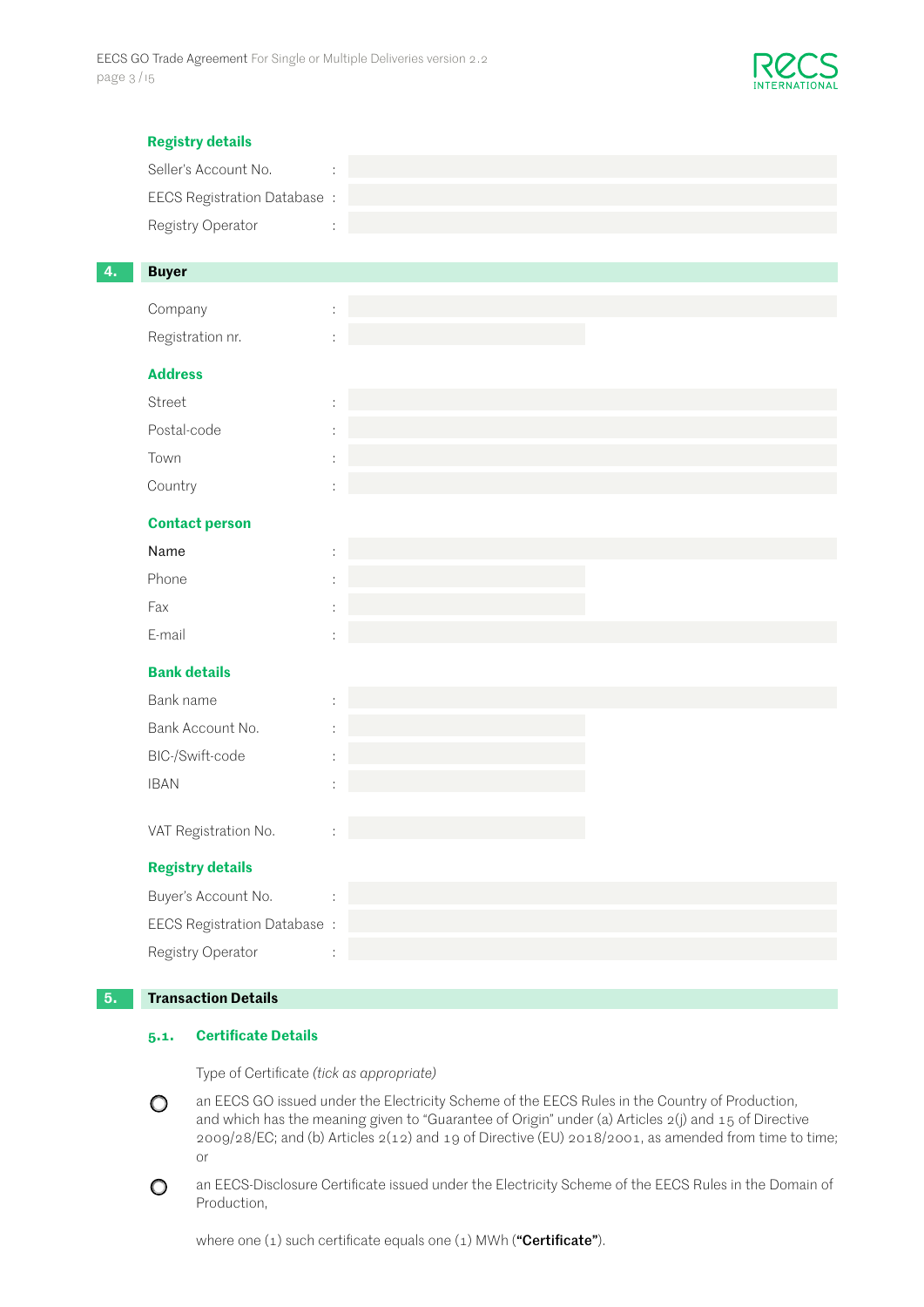

| <b>Production Period</b> | Technology   | Delivery Date: Fixed date<br>or earliest and latest dates<br>of delivery | Quantity (MWh) | <b>Certification Price</b><br>(add currency)<br>currency | <b>Contract Price</b> |
|--------------------------|--------------|--------------------------------------------------------------------------|----------------|----------------------------------------------------------|-----------------------|
|                          |              |                                                                          |                |                                                          |                       |
|                          |              |                                                                          |                |                                                          |                       |
|                          |              |                                                                          |                |                                                          |                       |
|                          |              |                                                                          |                |                                                          |                       |
|                          |              |                                                                          |                |                                                          |                       |
|                          |              |                                                                          |                |                                                          |                       |
|                          |              |                                                                          |                |                                                          |                       |
|                          |              |                                                                          |                |                                                          |                       |
|                          |              |                                                                          |                |                                                          |                       |
|                          |              |                                                                          |                |                                                          |                       |
|                          |              |                                                                          |                |                                                          |                       |
|                          |              |                                                                          |                |                                                          |                       |
|                          |              |                                                                          |                |                                                          |                       |
| Total Quantity:          | $\mathbf{0}$ |                                                                          |                |                                                          |                       |
| Total Contract Price :   | currency     | $\boldsymbol{0}$                                                         |                |                                                          |                       |

Minimum Validity of Certificates :

Earmark :

# **5.2. Domain Details**

Country / Countries of Production :

Authorised Issuing Body of the Country / Countries of Production :

Country of Delivery :

Authorised Issuing Body of Country of Delivery :

# **5.3. Production Device Details (if any)**

Name of Production Device :

Production Device Number (GSRN) :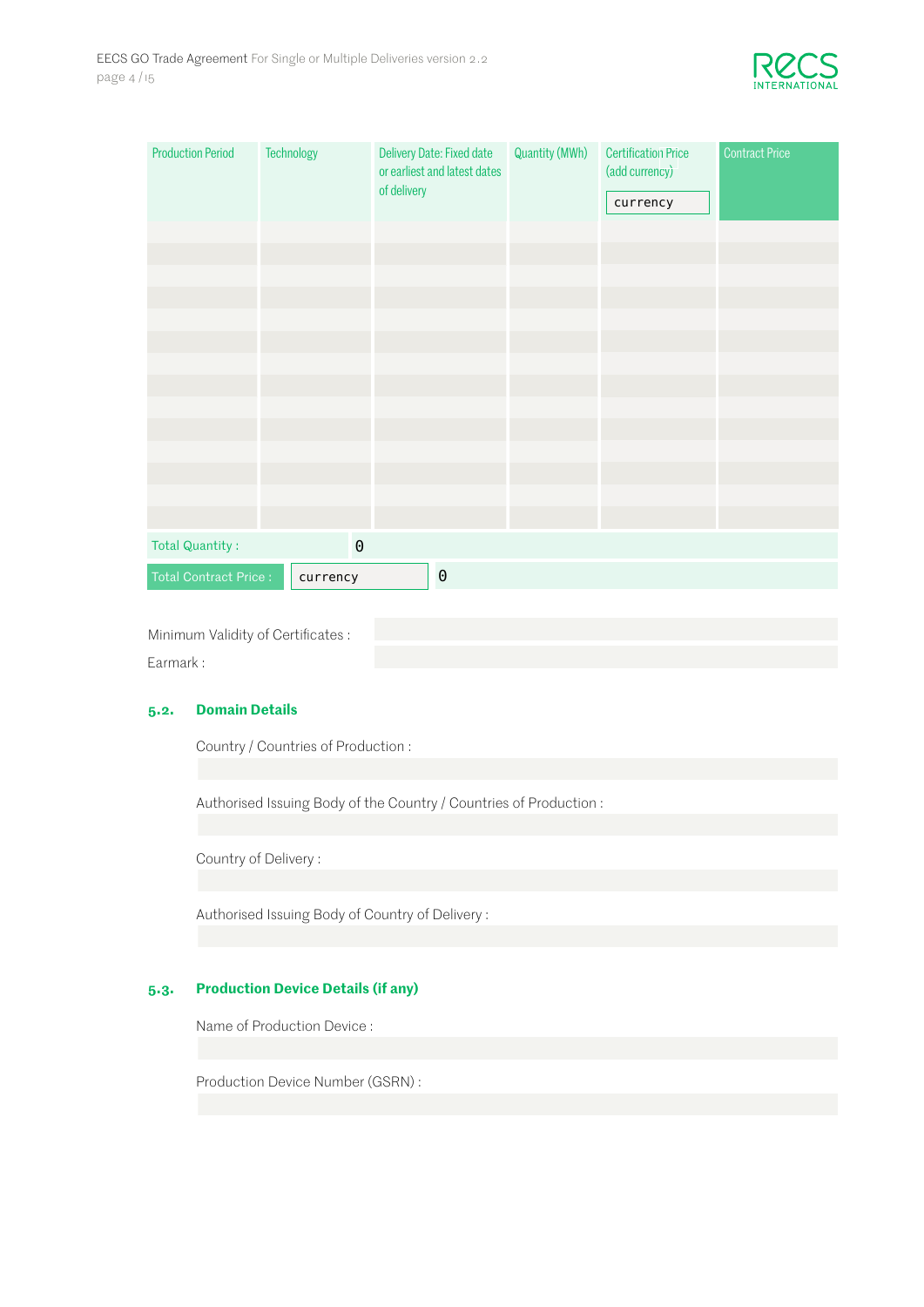

#### Additional information

#### **5.4. Additional Qualities (if any)**

Independent Criteria Scheme :

Max. Greenhouse Gas Emissions :

Type of support (no support, production support, etc.):

Commissioning date of the power plant

#### **5.5. Special conditions (if any)**

### **6. Transfer Mechanism**

#### **6.1. Transfer**

The delivery of Certificates can be performed either by: *(tick as appropriate)*



# Cancellation Statement Transfer,

(in either case, "Delivery", whether used as a verb or noun).

#### **6.2. Delivery by Electronic Transfer**

*Where Electronic Transfer is selected above:*

No later than on the relevant Delivery Date, the Seller shall initiate the transfer of the Certificates by requesting the removal of the Quantity of Certificates from the Seller's Account and the crediting of such Certificates to the Buyer's Account.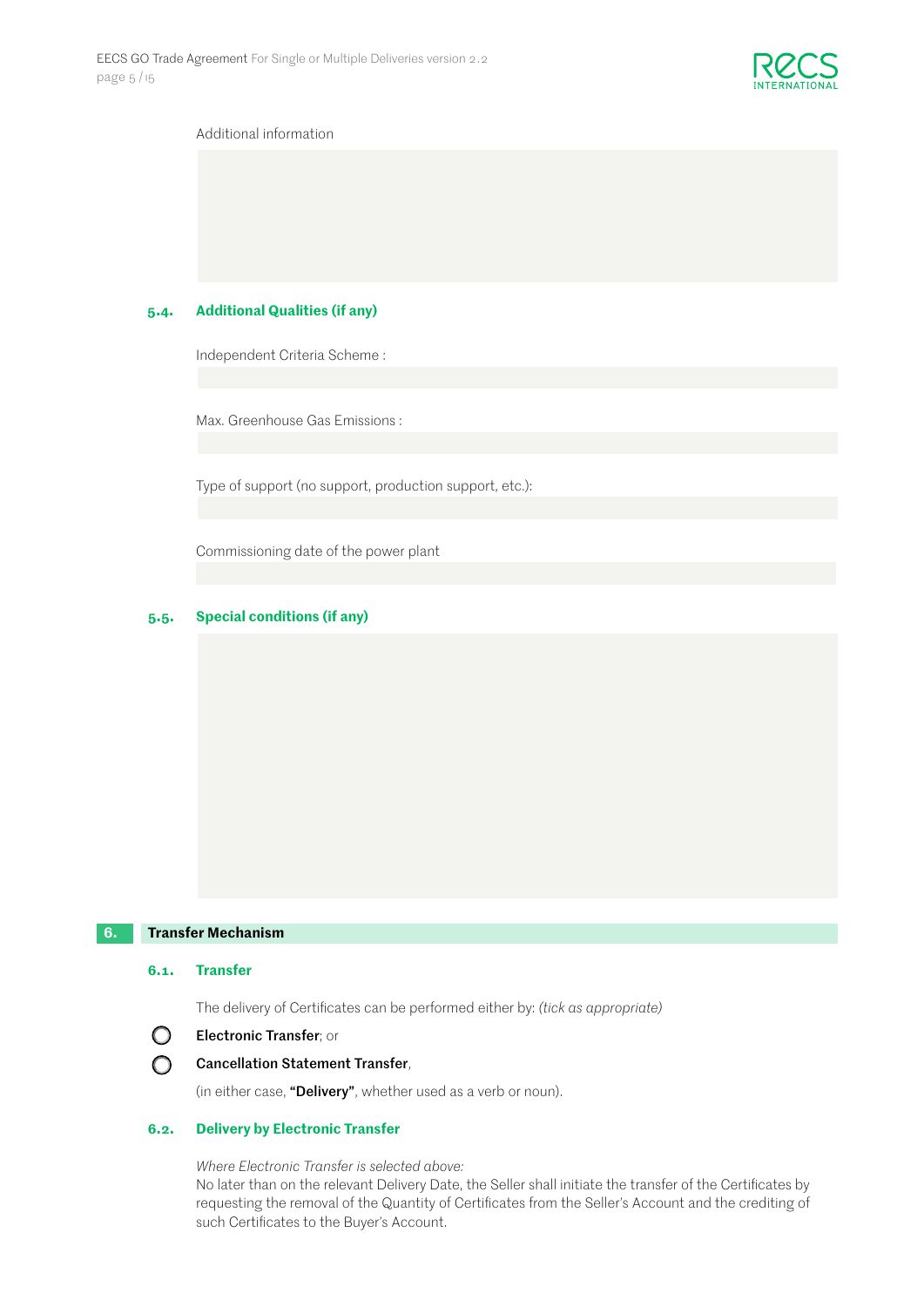

#### **6.3. Delivery by Cancellation Statement Transfer**

#### *Where Cancellation Statement Transfer is selected above:*

 No later than on the Delivery Date and provided that Seller has received the information regarding the beneficiary/-ies and the cancellation purpose from the Buyer no later than three (3) Business Days before the Delivery Date, the Seller shall cancel the Quantity of Certificates from the Seller's Account by requesting to the applicable Registry Operator for the provision of a Cancellation Statement. The following information shall be included in the Cancellation Statement:

- (a) quantity of Certificates cancelled;
- (b) cancelling Domain;
- (c) beneficiary/-ies of the cancelled Certificates; and
- (d) cancellation purpose.

As soon as practicable thereafter the Seller shall send such Cancellation Statement and supporting information (if any) by fax or by email to the Buyer.

#### **6.4. Applicable EECS Registration Database**

Each Party shall ensure that its account in the applicable EECS Registration Database is properly established in time to fulfil its Delivery or acceptance obligations under this Agreement.

#### **6.5. Title and Risk**

Title and risk shall be transferred from the Seller to the Buyer as follows:

- (a) *where Electronic Transfer is selected above:* Title and risk in the Certificates shall pass when the Certificates are credited to the Buyer's Account; and
- (b) *where Cancellation Statement Transfer is selected above:* Title and risk in the attributes conferred by the cancelled Certificates shall pass when the Cancellation Statement is received by the Buyer by fax or by email in accordance with clause 18.

# **VAT**

- 7.1. All amounts referred to in this Agreement are exclusive of any applicable value added tax ("VAT"). The VAT treatment of the supplies under this Agreement shall be determined pursuant to the VAT laws of the jurisdiction where a taxable transaction for VAT purposes is deemed to take place according to this Agreement. If VAT is payable on such amounts, Buyer shall pay an amount equal to the VAT at the rate applicable from time to time, provided that such amount shall only be required to be paid once the Seller has provided a valid VAT invoice (applicable in the jurisdiction of supply) in relation to that amount.
- 7.2. Where both Parties are established in the European Union, for the purpose of article 44 of Council Directive  $2006/112$ /EC ("EU VAT Directive") concerning the place of supply of services, the Buyer gives the following VAT representations:
	- (a) it is a taxable person acting as such; and
	- (b) the place where it has established its business and VAT registration number are as specified in clause 4.
- 7.3. The Parties are mindful in their relations to other counterparties to comply with VAT requirements; the Parties represent not to knowingly deal with counterparties being involved in VAT fraud.

#### 8. **Transaction Costs**

The Seller and the Buyer will each bear its own fees and expenses incurred in connection with the negotiations, preparation and execution of this Agreement as well as the performance of the transaction contemplated under this Agreement.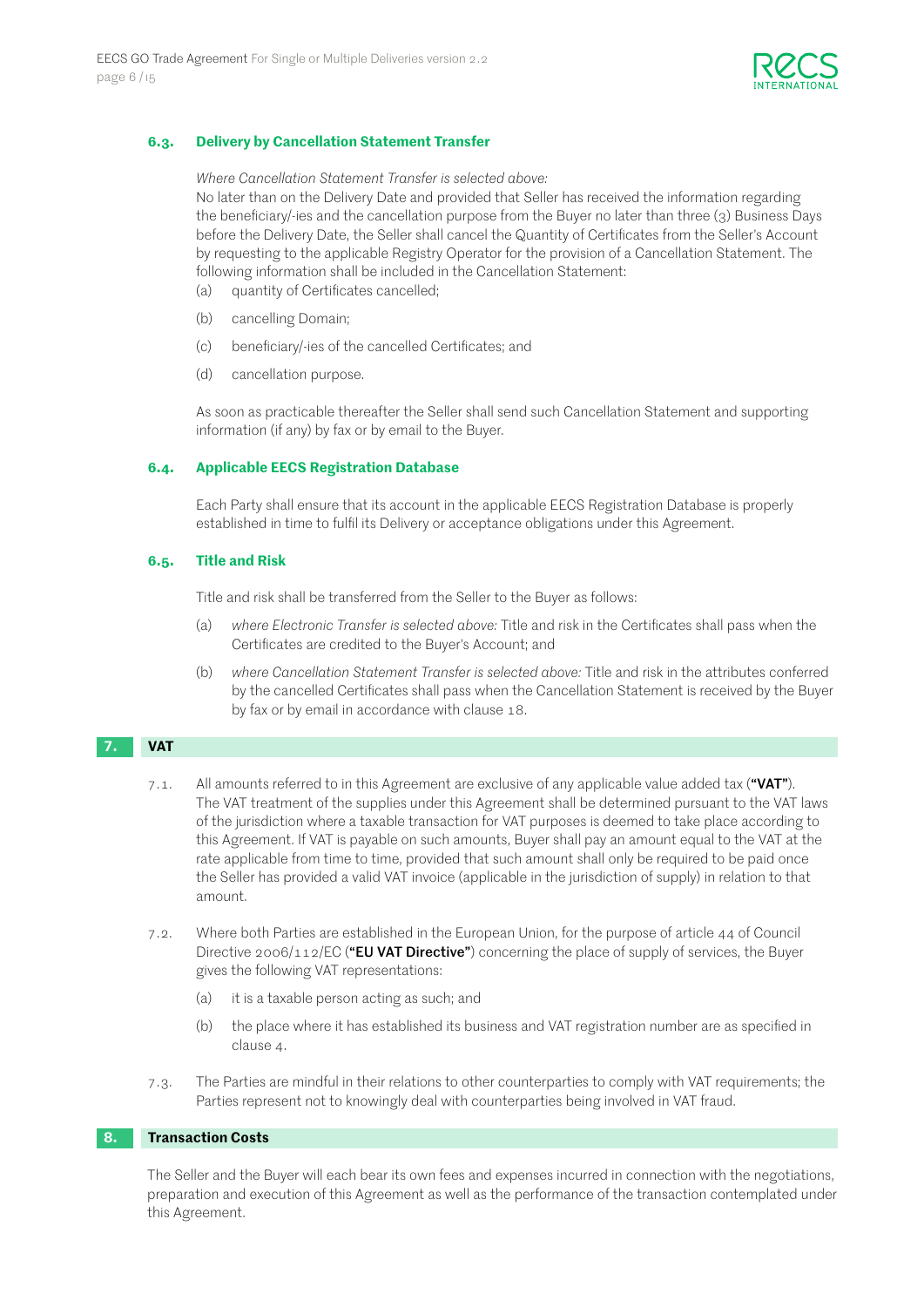

#### **9. Invoicing and Payment**

- 9.1. The Seller will invoice the Buyer for the Certificates in respect of a specific Delivery Date after Delivery.
- 9.2. The "Invoice Due Date" shall be the tenth  $(10^{th})$  Business Day after receipt of an invoice.
- 9.3. The Buyer shall pay the Contract Price on or before the Invoice Due Date to the Seller's bank account specified in clause 3, free of any expenses and without any withholdings and deductions. Payment shall be remitted by bank transfer. Such payment shall be made in the currency specified in clause 5.1.
- 9.4. As from the Invoice Due Date, the Seller shall be entitled to charge default interest at a rate of three (3) percent above the one-month EURIBOR interest rate released on the payment. Interest may be charged from, and including, the Invoice Due Date and to, and excluding, the date of complete payment.
- 9.5. If a Party, in good faith, disputes the accuracy of an invoice, it shall on or before the Invoice Due Date provide a written explanation of the basis for the dispute and shall pay the undisputed amount invoiced no later than the Invoice Due Date. If any amount withheld under dispute is finally determined to have been due, such withheld amount shall, at the election of the owed Party, be credited or returned to it within five (5) Business Days of such determination, along with interest as specified in clause 9.4.
- 9.6. For the purpose of this Agreement, "**EURIBOR**" means the Euro Interbank Offered Rate published by the European Money Markets Institute (or any successor).

#### **10. Failure to Deliver and Accept**

- 10.1. If the Seller fails to deliver the Quantity, in whole or in part, by the relevant Delivery Date and this is not:
	- (a) remedied within three (3) Business Days after receipt by the Seller of a written notice from the Buyer; or
	- (b) excused by Force Majeure or the non-performance of the Buyer,

the Seller shall pay the Buyer as compensation an amount equal to the difference, if positive, between: (A) the price at which Buyer acting in a commercially reasonable manner is or would be able to purchase or otherwise acquire in the market the quantity of undelivered Certificates; and (B) the Certificate Price multiplied by the quantity of undelivered Certificates. This compensation shall be increased by any reasonable transaction costs and expenses which the Buyer incurs as a result of such failure to deliver the Quantity.

- 10.2. If the Buyer fails to accept the Quantity, in whole or in part, on the Delivery Date and this is not:
	- (a) remedied within three (3) Business Days after receipt by the Buyer of a written notice from the Seller; or
	- (b) excused by an event of Force Majeure or the non-performance of the Seller,

the Buyer shall pay the Seller as compensation the difference, if positive, between: (A) the Certificate Price multiplied by the quantity of non-accepted Certificates; and (B) the price at which the Seller is or would be able to sell the quantity of non-accepted Certificates in the market acting in a commercially reasonable manner. This compensation shall be increased by any reasonable transaction costs and expenses which the Seller incurs as a result of such failure to accept the Quantity.

#### **11. Representations and Warranties**

- 11.1. The Seller hereby represents and warrants to the Buyer that, which will be deemed repeated on each Delivery Date:
	- (a) the Seller is entitled to dispose of the Certificates;
	- (b) the Certificates are capable of being Delivered either by Electronic Transfer or by Cancellation Statement Transfer;
	- (c) the Certificates correspond to the specifications agreed by the Parties as applicable and set out in clause 5;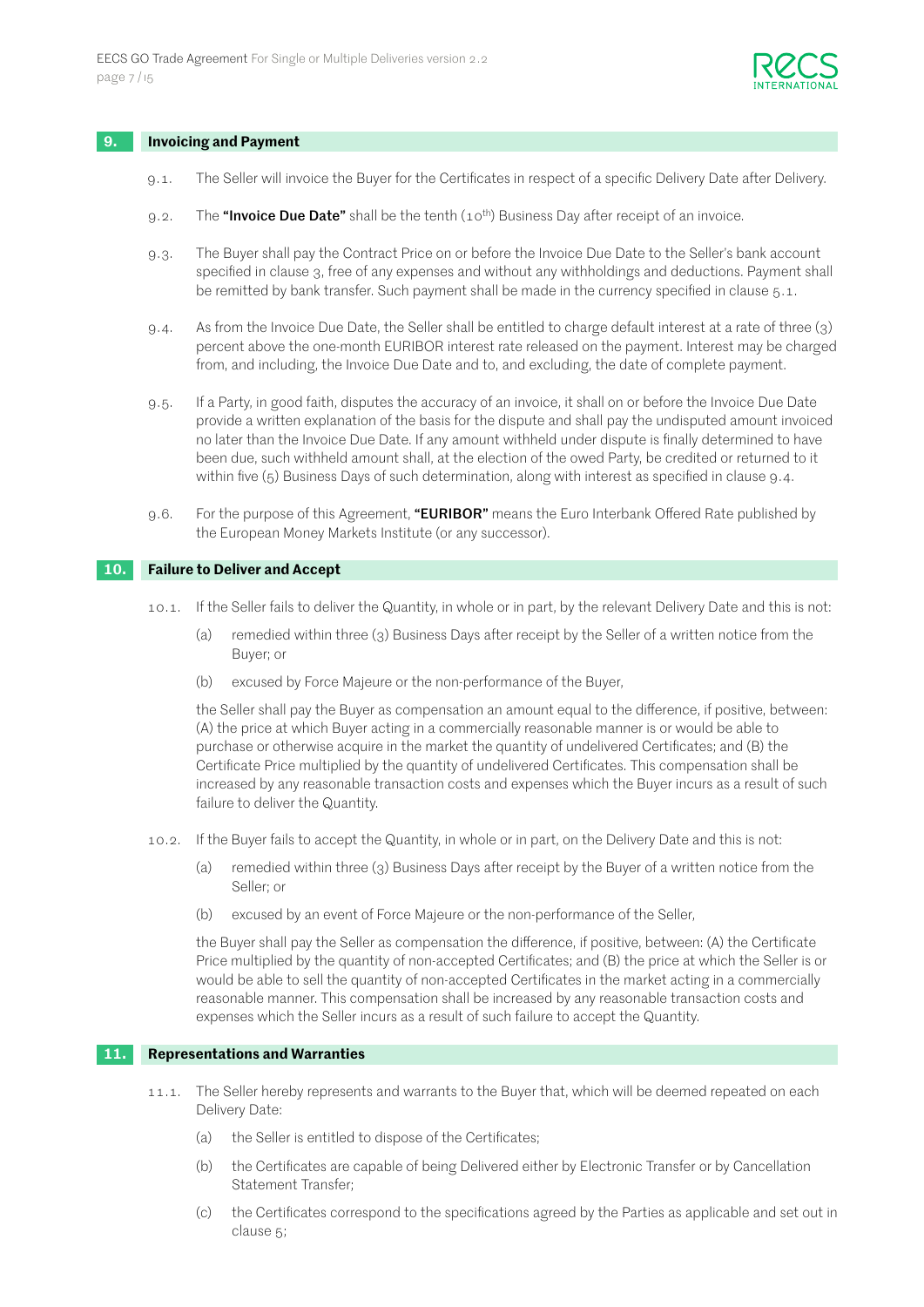

- (d) it has an Account number as specified in clause 3 which is validly registered in the Country of Production to facilitate the Electronic Transfer or the Cancellation Statement Transfer (as applicable); and
- (e) in the case of a Cancellation Statement Transfer, after a Delivery Date and successful completion of its Delivery obligation, the Seller shall not request a Cancellation Statement in respect of the cancelled Certificates to any third party.
- 11.2. The Buyer hereby represents and warrants to the Seller that, which will be deemed repeated on each Delivery Date, in the case of an Electronic Transfer, it has an Account number as specified in clause 4 which is validly registered in the Country of Delivery to facilitate the Electronic Transfer.
- 11.3. Each Party represents and warrants to the other Party as of the date hereof that, which will be deemed repeated on each Delivery Date:
	- (a) it is duly organised and existing under the laws of the jurisdiction of its organisation and has full power and legal right to execute, deliver and perform under this Agreement or any other documents relating to this Agreement to which it is a party;
	- (b) its execution, delivery and performance of this Agreement or any other documents relating to this Agreement to which it is a party does not constitute a violation of any law, governmental regulation, its memorandum and articles of association, other agreements or undertakings, and that it possesses the necessary knowledge in order to be able to perform pursuant to the Agreement or any other documents relating to this Agreement to which it is a party, and the person signing this Agreement or any other documents relating to this Agreement to which it is a party, is authorised and empowered to do so;
	- (c) it has obtained or submitted any authorisation or approval or other action by, or notice to or filing with, any governmental authority or regulatory body that is required for the due execution, delivery and performance of this Agreement or any other documents relating to this Agreement to which it is a party;
	- (d) this Agreement or any other documents relating to this Agreement to which it is a party (as applicable) has been duly and validly executed and delivered by it and constitutes a legal, valid and binding obligation enforceable against it in accordance with its terms, except as enforceability may be limited by bankruptcy, insolvency, reorganisation, moratorium or other similar laws affecting the enforcement of creditors' rights generally and by general equitable principles (regardless of whether such enforceability is considered in a proceeding in equity or at law);
	- (e) there are no pending or threatened legal or administrative proceedings to which it is a party, which to the best of its knowledge would materially adversely affect its ability to perform its obligations under this Agreement or any other documents relating to this Agreement to which it is a party;
	- (f) it has entered into this Agreement or any other documents relating to this Agreement to which it is a party in connection with its line of business and the terms hereof have been individually tailored and negotiated;
	- (g) it is not relying upon any representation or warranty of the other Party other than those expressly set forth in this Agreement or any other documents relating to this Agreement to which it is a party;
	- (h) it has entered into this Agreement or any other documents relating to this Agreement to which it is a party as principal (and not as agent or in any other capacity, fiduciary or otherwise);
	- (i) it has entered into this Agreement or any other documents relating to this Agreement to which it is a party with a full understanding of the material terms and risks hereof, and is capable of assuming those risks;
	- (j) it has made its investment and trading decisions (including regarding the suitability hereof) based upon its own judgement and any advice from such advisors as it has deemed necessary, and not in reliance upon any view expressed by the other party; and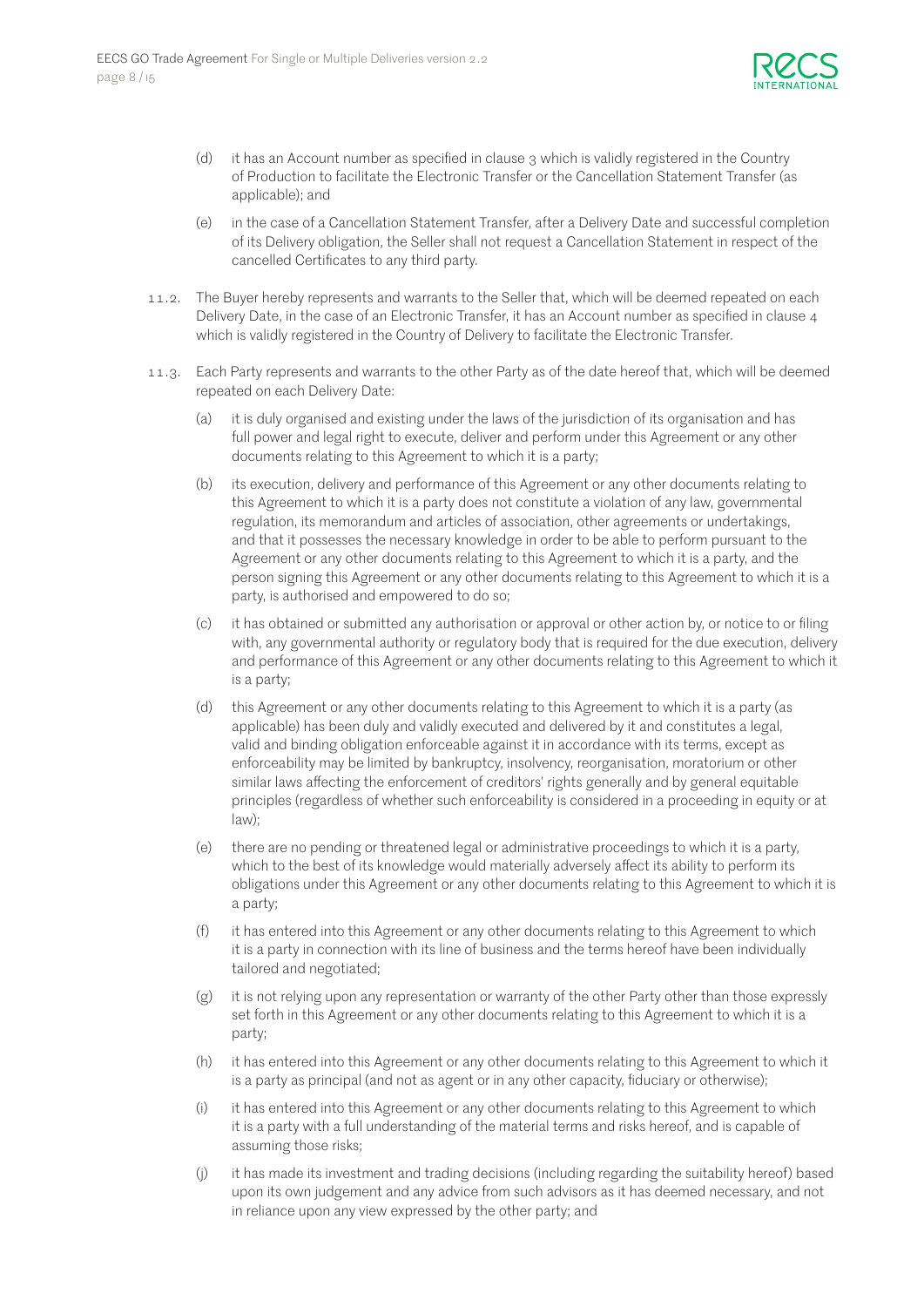

(k) the other Party is not acting as a fiduciary or an advisor for it, nor has given to it any assurance or guarantee as to the expected performance or result of this Agreement or any other documents relating to this Agreement to which it is a party.

#### **12. Limitation of Liability**

- 12.1. Except in respect of any amounts payable under clause 10 or clause 15, and to the extent that liability can be limited under the governing law of this Agreement specified in clause 24, the liability of each Party, irrespective of from whatever legal base it might be claimed, for any actions, omissions or failures of itself, its employees, officers, contractors and/or agents, that causes any damage, loss, cost or expense incurred by the other Party, is limited to an amount equal to the Total Contract Price. This limitation of liability shall not apply to instances where the damage is due to gross negligence, intentional default or fraud of the Party, its employees, officers, contractors or agents used by such Party in performing its obligation under the Agreement.
- 12.2. The liability of a Party to the other shall in no event include any indirect or consequential damages, loss of profit, business opportunity, goodwill or anticipated savings.
- 12.3. Each Party shall use best effort to mitigate in a commercially reasonable manner its damage, loss, cost or expense in connection with the Agreement.

#### **13. Force Majeure**

- 13.1. "Force Majeure" means any event or circumstance beyond the reasonable control of the Party claiming the Force Majeure ("Claiming Party") which it could not reasonably have avoided or overcome and which makes it impossible for the Claiming Party to perform the transfer or acceptance of the Certificates under this Agreement including but not limited to a suspension, failure or malfunction of the EECS Transfer System.
- 13.2. If the Claiming Party is fully or partly prevented, hindered or delayed in its performance of any of its obligations under this Agreement by reason of Force Majeure, then the Claiming Party is relieved of such obligations to the extent that it is prevented by Force Majeure from complying with them, subject to the remaining provisions of this clause, as long as:
	- (a) the Claiming Party advises the other Party in writing as soon as reasonably practicable of:
		- (i) the event or circumstance constituting Force Majeure;
		- (ii) its estimate of the likely effect of that Force Majeure on its ability to perform its obligations; and
		- (iii) its non-binding estimate of the likely period of that Force Majeure; and
	- (b) the Claiming Party uses all reasonable efforts to terminate or overcome the event or circumstance constituting Force Majeure and resumes full performance of its obligations as soon as reasonably practicable.
- 13.3. If the Claiming Party is relieved from its obligations due to Force Majeure, the corresponding obligations of the other Party shall also be relieved.

#### **14. Confidentiality**

- 14.1. Neither Party shall disclose the terms of the Agreement or any other documents relating to this Agreement to which it is a party ("Confidential Information") to a third party.
- 14.2. Notwithstanding clause 13.1, a Party is permitted to disclose Confidential Information exclusively in the following cases:
	- (a) with the other Party's prior written consent;
	- (b) to an Authorised Issuing Body;
	- (c) to such Party's directors, employees, Affiliates, agents, professional advisers, bank or other financing institution, rating agency or intended assignee;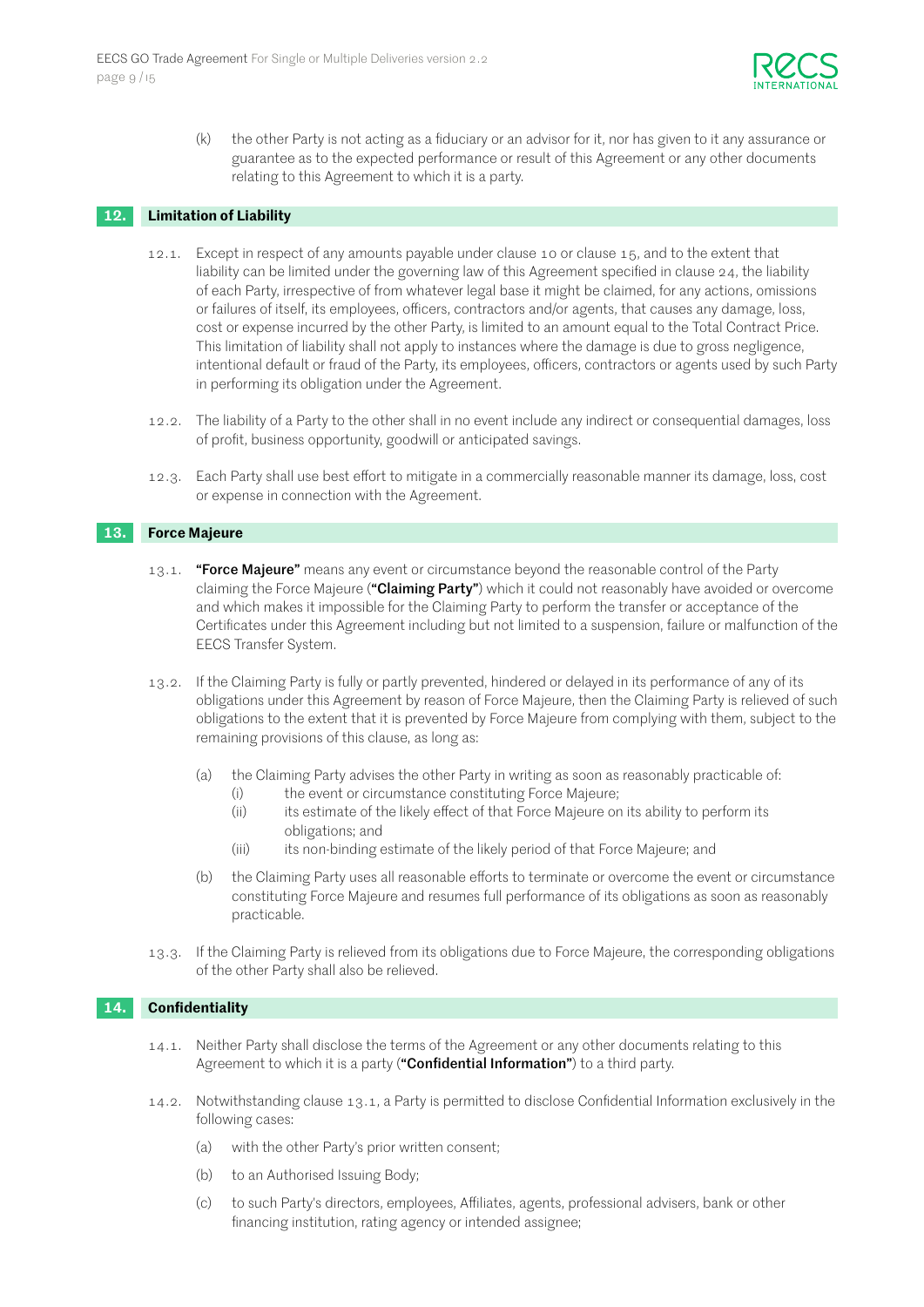

- (d) to comply with any Applicable Law or rule of any exchange, system operator or Competent Authority, or in connection with any court or regulatory proceeding, provided that each Party shall, to the extent practicable and permissible under such Applicable Law or rule, use reasonable efforts to prevent or limit the disclosure and to give the other Party prompt notice of it;
- (e) to price reporting agencies or for the calculation of an index provided that such disclosure shall not include the identity of the other Party; or
- (f) in respect of information which lawfully is in or comes into the public domain.
- 14.3. Where a Party is in breach of this confidentiality obligation and if the other Party determines in good faith that any damages available under this Agreement and Law are insufficient, it may seek injunctive relief with respect to the Party in breach in any necessary jurisdictions.
- 14.4. This confidentiality obligation shall expire one (1) year after the last Delivery Date.

#### **15. Term and Termination Event**

- 15.1. This Agreement comes into force as of the Effective Date. Unless early terminated in accordance with its terms, this Agreement shall remain in force until all rights and obligations under the Agreement are fully performed or discharged by both Parties ("Term").
- 15.2. This Agreement may be terminated at any time upon the occurrence of one or more of the following events (each, a "Termination Event"):
	- (a) bankruptcy, insolvency or liquidation of a Party whether voluntarily or involuntarily or any other event, which, under the jurisdiction of the relevant Party has an analogous effect to such causes;
	- (b) failure of a Party to make a payment when due and required, which is not cured within five (5) Business Days after the receipt of a written demand;
	- (c) failure of a Party to initiate transfer of one or more Certificates on the relevant Delivery Date or failure of a Party to accept transfer of one or more Certificates on the relevant Delivery Date and such failure is not cured within ten (10) Business Days after the receipt of a written demand;
	- (d) any other material breach of this Agreement which is not cured within ten (10) Business Days after the receipt of a written demand;
	- (e) a Party is unable to Deliver or accept Delivery for reasons of a Force Majeure and such inability has lasted for more than thirty (30) consecutive calendar days; or
	- (f) a Change in Law which is not resolved in accordance with clause 16.
- 15.3. If a Termination Event with respect to a Party has occurred and is continuing, the other Party may terminate this Agreement without any juridical intervention ("Early Termination") by giving the other Party written notice.
- 15.4. The notice of Early Termination shall specify the relevant Termination Event and designate a day as an early termination date ("Early Termination Date"). The Early Termination Date may not be earlier than the day the notice is deemed to have been received under this Agreement and not later than twenty (20) Business Days after such date. With effect from the Early Termination Date, there shall be no obligation to Deliver or accept any Certificates under this Agreement.
- 15.5. The Party which has terminated this Agreement based on any of the Termination Events described under clauses  $15.2(a)$  to (d) (inclusive) and is not the Defaulting Party ("Non-Defaulting Party"), shall be entitled to receive a termination amount from the other Party ("Defaulting Party") as follows:
	- (a) if the Seller is the Defaulting Party, the "**Termination Amount**" shall be an amount equal to the difference (if positive) between: (A) the price at which Buyer acting in a commercially reasonable manner is or would be able to purchase or otherwise acquire in the market the quantity of undelivered Certificates; and (B) the Certificate Price multiplied by the quantity of Certificates not Delivered. This Termination Amount shall be increased by any reasonable transaction costs and expenses which the Buyer incurs as a result of such failure to deliver the Quantity; or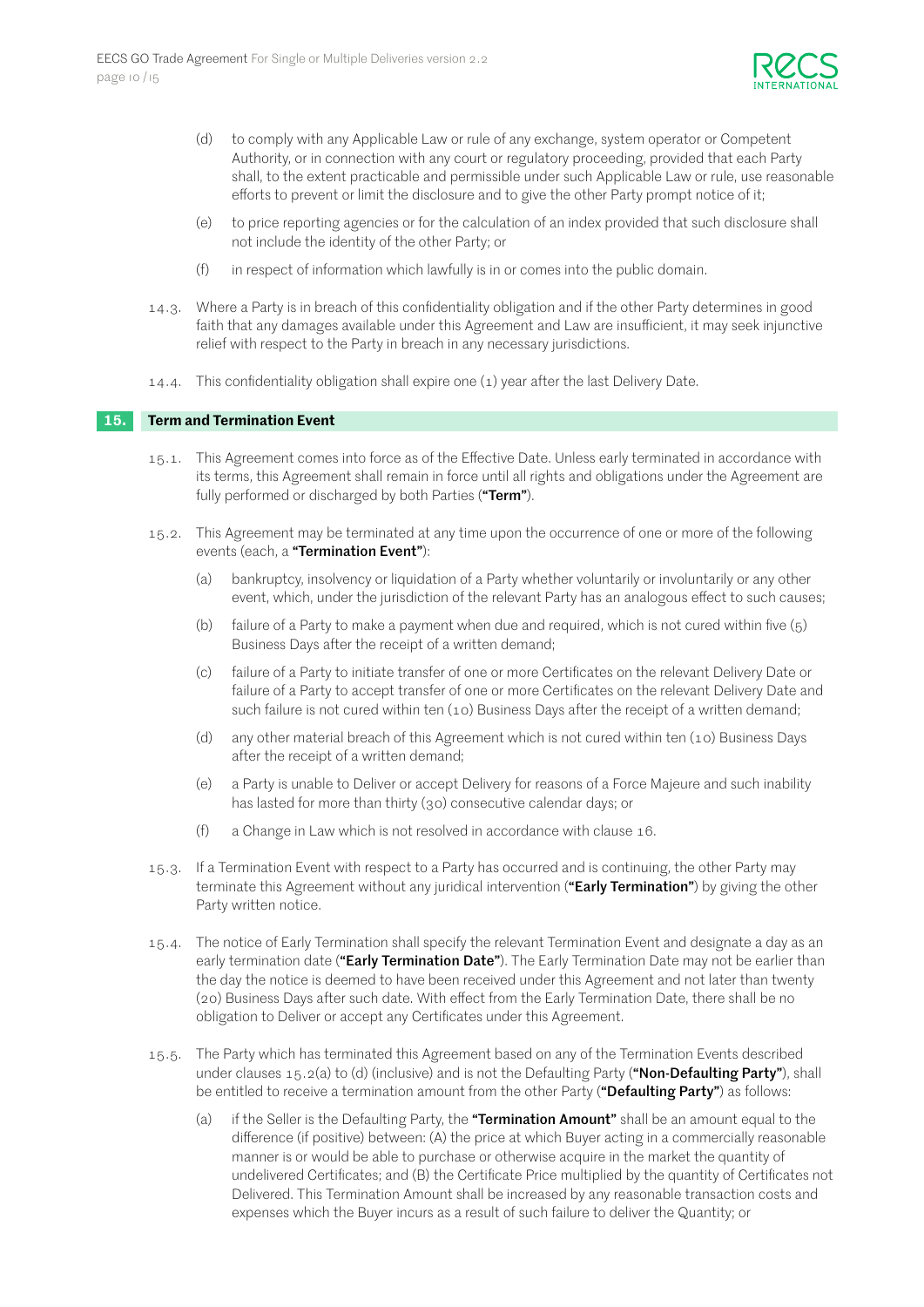

- (b) if the Buyer is the Defaulting Party, the "Termination Amount" shall be an amount equal to the difference (if positive) between: (A) the Certificate Price multiplied by the quantity of nonaccepted Certificates; and (B) the price at which the Seller is or would be able to sell the quantity of non-accepted Certificates in the market acting in a commercially reasonable manner. This Termination Amount shall be increased by any reasonable transaction costs and expenses which the Seller incurs as a result of such failure to accept the Quantity. For the avoidance of doubt, the Seller may additionally claim any outstanding amounts owed with respect to Deliveries of Certificates made prior to the Early Termination Date.
- 15.6. With effect as of the Early Termination Date, the Non-Defaulting Party shall calculate the Termination Amount. The Termination Amount shall be deemed to be the sole and all-inclusive compensation for the damage and costs incurred by the Non-Defaulting Party as a result of the Early Termination. The Termination Amount will be invoiced to the Defaulting Party and payment shall be due within five (5) Business Days after receipt of the invoice. By paying the Termination Amount the Defaulting Party will be released from its obligations to Deliver or accept and thereafter no other remedies are enforceable towards the Non-Defaulting Party under this Agreement.

#### **16. Change in Law**

- 16.1. In case of any Change in Law after the Effective Date that:
	- (a) renders it impossible or unlawful to give effect to this Agreement; or
	- (b) makes it impossible for a Party to perform its Delivery or acceptance obligations under this Agreement,

the Parties shall, both acting reasonably and in good faith, seek to agree the amendments which should be made to this Agreement as are necessary to, to the extent possible, permit the Parties to continue to perform their obligations under this Agreement in accordance with Applicable Law.

- 16.2. If the Parties fail to agree on the necessary amendments after a period of thirty (30) calendar days, either Party may then terminate this Agreement at no liability to the other Party with exception of any amounts owed with respect to Deliveries made prior to the Change in Law.
- 16.3. Where an event or circumstance that would otherwise constitute Force Majeure also constitutes Change in Law, it is to be treated as Change in Law and not as Force Majeure.
- 16.4. For the purpose of this Agreement:

"Applicable Law" means any law, statute, statutory instrument, regulation, instruction, direction, rule or requirement (in each case) of any Competent Authority (but, for the avoidance of doubt, only to the extent having force of law) which applies in the jurisdiction of: (i) the Buyer; or (ii) the Seller; including (without imitation) the following laws in these jurisdictions:

- i. Directive 2009/28/EC and Directive (EU) 2018/2001 on the promotion of the use of energy from renewable sources, or any successor legislation;
	- (a) national implementing legislation of the Directives listed in clause 16.4(a);
	- (b) any other national or regional legislation regulating the issuance, transfer, cancellation and use of Certificates; or
	- (c) the EECS Rules.

"Change in Law" means the enactment, promulgation, execution or ratification of, or any change in or amendment to, or repeal or other cancellation of, any Applicable Law (or in the application or official interpretation of any Applicable Law by a judgment or decision of any Competent Authority); and

"Competent Authority" means: (a) the government of any country in which either Party operates or has its seat, or any governmental authority, agency or department thereof; (b) any entity having jurisdiction in relation to the Certificates; or (c) any court or other tribunal of any country in which either Party operates or has its seat.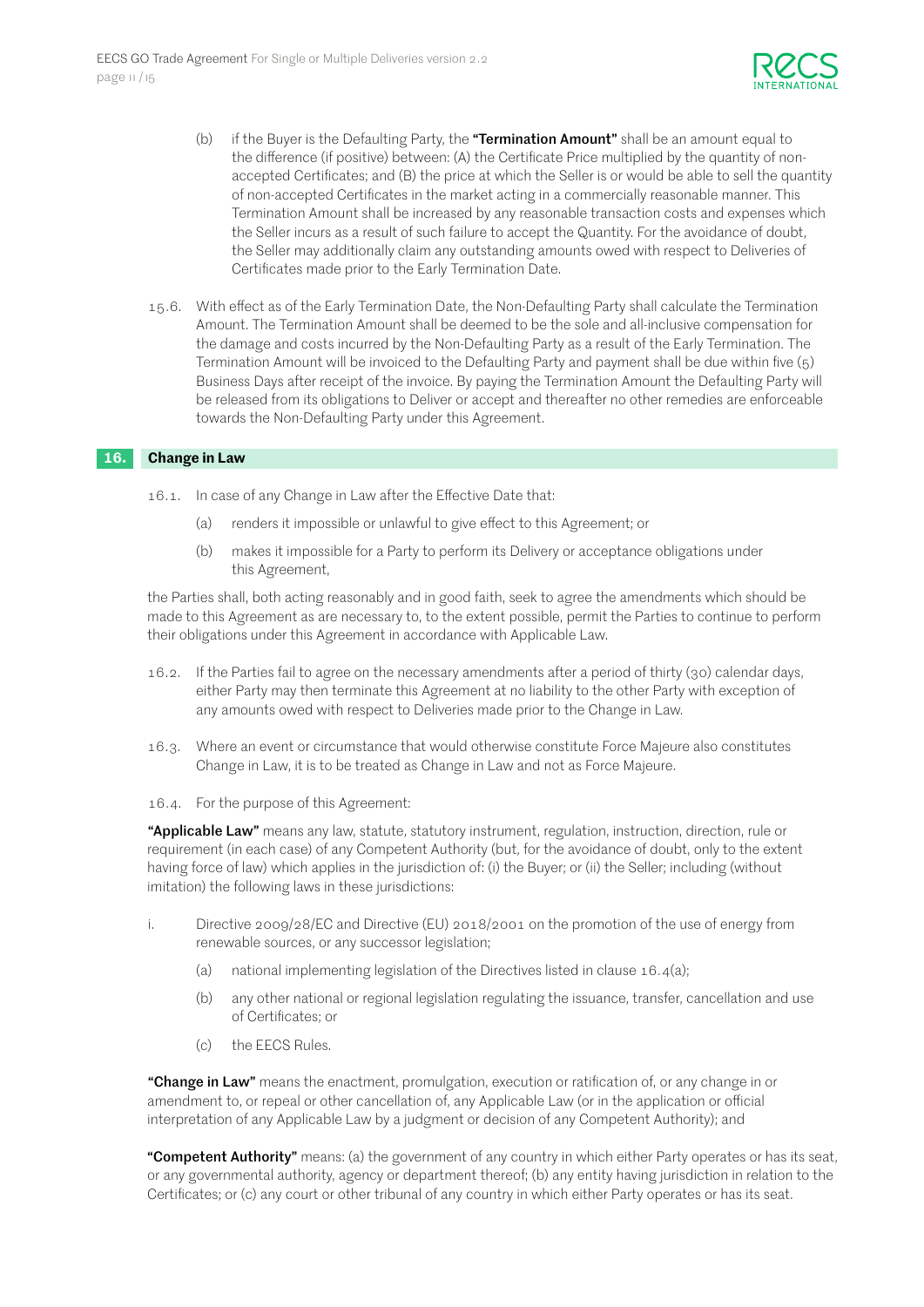

#### **17. Assignment**

- 17.1. Subject to clause 17.2, neither Party shall be entitled to assign any of its rights or obligations under this Agreement to any person without the prior written consent of the other Party. Such consent may not be unreasonably refused, withheld or delayed.
- 17.2. Each Party shall be entitled to assign or transfer its rights or obligations without the prior consent of the other Party to an Affiliate of an equivalent or greater creditworthiness, provided that such Affiliate is incorporated in the same jurisdiction as the assigning and transferring Party.
- 17.3. Such an assignment shall only become effective upon notice being received by the other Party. Any purported assignment, charge or transfer in violation of this clause shall be void.
- 17.4. For the purpose of this Agreement:

"Affiliate" means with respect to a Party, any entity Controlled, directly or indirectly, by that Party, any entity that Controls, directly or indirectly that Party, or any entity directly or indirectly under the common Control of a Party; and

"Control" means ownership of more than fifty (50) percent of the voting power of a Party or entity and "Controlled" is to be construed accordingly.

#### **18. Notifications and Correspondence Terms**

- 18.1. All notices or other correspondence under this Agreement shall be in writing, in English and shall be deemed to have been received by a Party:
	- (a) if delivered by hand or courier, on the Business Day of delivery or on the first Business Day after the date of delivery if delivered on a day other than a Business Day;
	- (b) if posted, on the fifth  $(5<sup>th</sup>)$  Business Day after the day of posting;
	- (c) if sent by fax, and a valid transmission report confirming good receipt is generated, on the day of transmission if transmitted before 17.00 hours (recipient's time) on a Business Day or otherwise on the first Business Day after transmission; or
	- (d) if delivered by email, on the day of receipt if received before 17.00 hours (recipient's time) on a Business Day, or otherwise on the first  $(1<sup>st</sup>)$  Business Day after receipt.
- 18.2. All such notices and other communications shall be addressed as set out above in clause 3 (if to the Seller) and as set out in clause 4 (if to the Buyer), unless a Party has provided another address or number which may be reasonably relied upon by the other Party.
- 18.3. For the purpose of the Agreement, "Business Day" means a day (other than Saturday or Sunday) on which commercial banks are open for general business at the places where each Party has its registered office.

#### **19. Telephone Recordings and Personal Data Protection**

- 19.1 Each Party is entitled to record telephone conversations held in connection with this Agreement and to use the same as evidence. Each Party waives further notice of such recording and acknowledges that it has obtained all necessary consents of its officers and employees to such recording.
- 19.2 Each Party shall have the necessary technical and organisational measures in place to comply with the applicable requirements set forth in the General Data Protection Regulation (Regulation (EU) 2016/679) and any other applicable European Union or national regulations relating to personal data protection.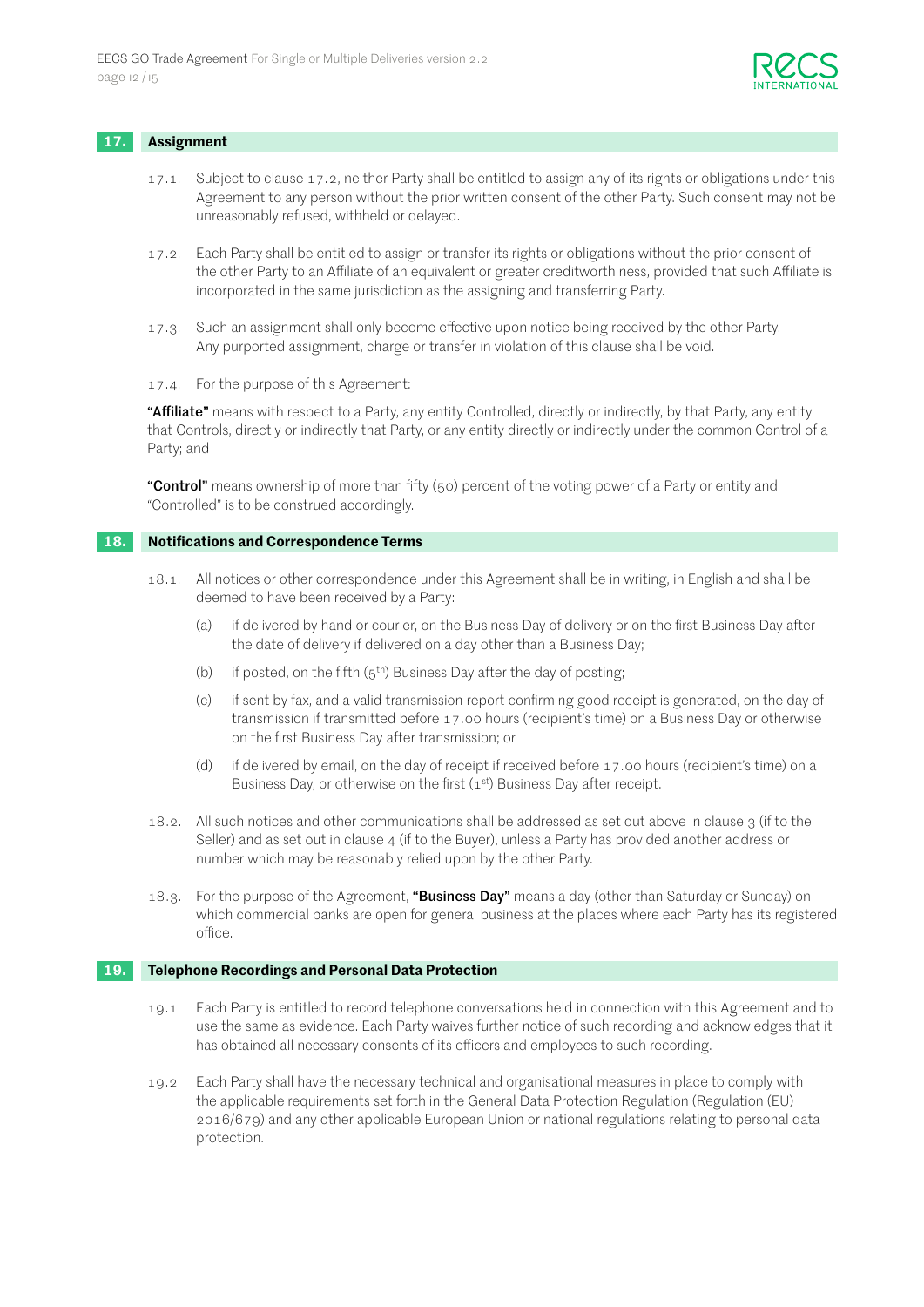

#### **20. Severability**

Subject to clause 16, in the event that any provision of this Agreement is declared invalid or unenforceable by a court of competent jurisdiction in any jurisdiction, such provision shall, as to such jurisdiction, be ineffective to the extent declared invalid or unenforceable without affecting the validity or enforceability of the other provisions of this Agreement, and the remainder of this Agreement shall remain binding on the Parties hereto. However, in the event that any such provision shall be declared unenforceable due to its scope, breadth or duration, then it shall be modified to the scope, breadth or duration permitted by Law or Competent Authority and shall continue to be fully enforceable as so modified.

#### **21. Entire Agreement**

This Agreement supersedes all prior agreements and understandings, written and oral, between the Parties with respect to its subject matter and constitutes the entire agreement between the Parties.

#### **22. Amendment**

Any amendments or additions to this Agreement shall be made in writing and shall have no effect unless signed by the duly authorised representatives of the Parties.

#### **23. Third Party Rights**

The Parties do not intend that any third party shall have any rights under, or be able to enforce, the Agreement and the Parties exclude to the extent permitted under Law any such third party rights that might otherwise be implied.

#### **24. Governing Law and Dispute Resolution**

24.1. This Agreement shall be governed by and construed in accordance with:

*(fill in governing law)*

24.2. Any dispute arising from or connected with this Agreement (including a dispute regarding the existence, validity or termination of this Agreement, or the consequences of its termination) ("Dispute"), shall be referred to and finally resolved by arbitration under the Rules of:

*(fill in arbitration rules)* ("Rules"),

which Rules are deemed to be incorporated by reference into this clause except as expressly amended.

24.3. The dispute shall be resolved by one (1) arbitrator, who shall be agreed upon by the Parties. The seat of the arbitration and the venue of all hearings shall be:

*(fill in venue)*

and the language of the arbitration shall be English.

24.4. The Parties agree that the arbitral tribunal shall have power to award on a provisional basis any relief that it would have power to grant on a final award.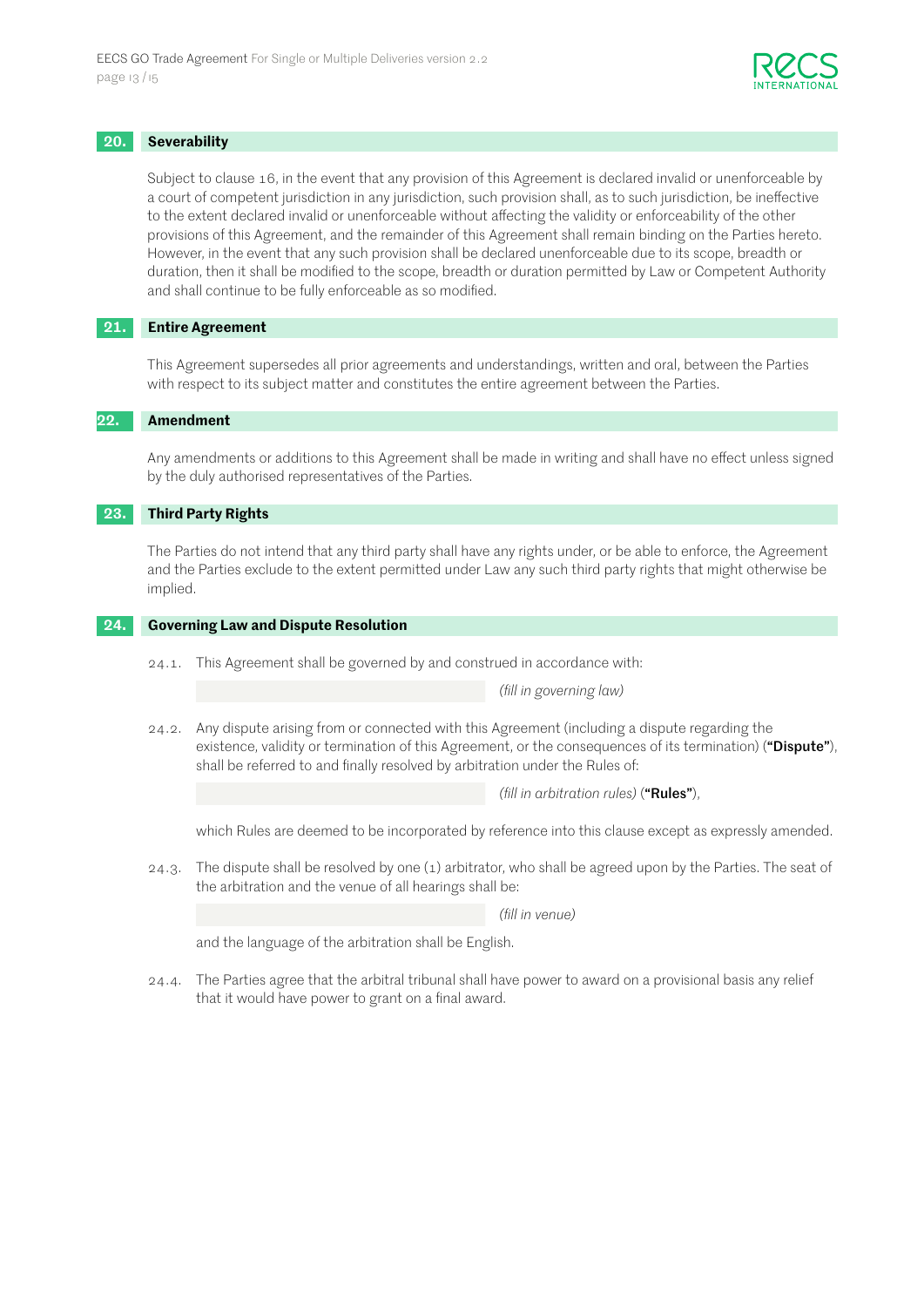

# **25. Special Conditions**

# *(if required, fill in)*